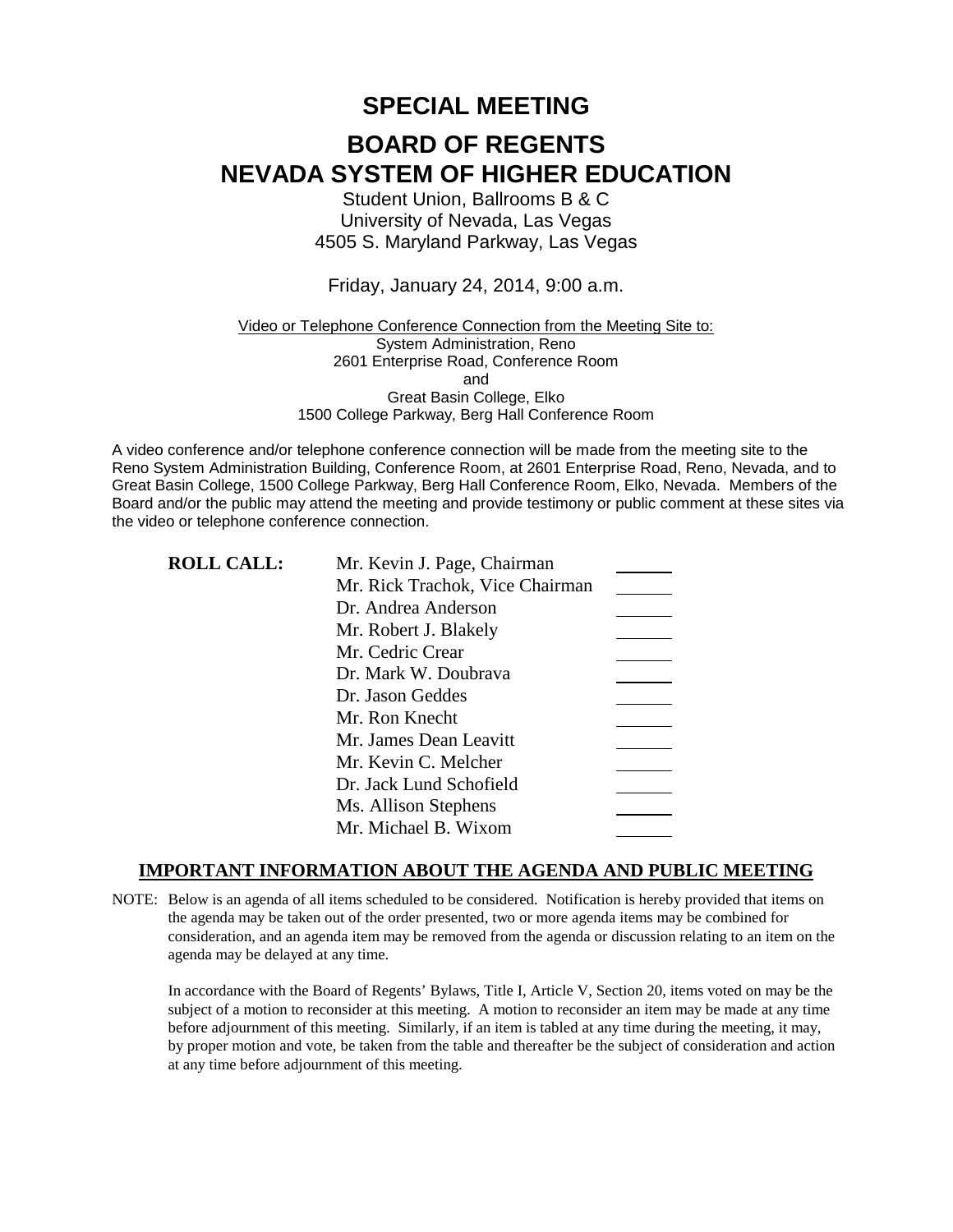In accordance with the Board of Regents' Bylaws, Title I, Article V, Section 13, a quorum may be gained by telephone hookup.

Some agenda items are noted as having accompanying reference material. Reference material may be accessed on the electronic version of the agenda by clicking the reference link associated with a particular item. The agenda and associated reference material may also be accessed on the Internet by visiting the Board of Regents' website at:

<http://system.nevada.edu/Nshe/index.cfm/administration/board-of-regents/meeting-agendas/>

Many public libraries have publicly accessible computer terminals. Copies of the reference material and any additional support materials that are submitted to the Board of Regents' Office and then distributed to the members of the Board of Regents after the mailing of this agenda but before the meeting, will be made available as follows: 1. Copies of any such materials are available at the Board of Regents' Office at 2601 Enterprise Road, Reno, Nevada and the Board of Regents' Office at 5550 West Flamingo Road, Suite C-1, Las Vegas, Nevada. A copy may be requested by calling Jessica McMullen at (775) 784-4958; 2. Copies of any such materials will also be available at the meeting site.

Reasonable efforts will be made to assist and accommodate physically disabled persons attending the meeting. Please call the Board office at  $(775)$  784-4958 in advance so that arrangements may be made.

# **CALL TO ORDER – ROLL CALL**

# **PLEDGE OF ALLEGIANCE**

### **1. PUBLIC COMMENT INFORMATION ONLY**

Public comment will be taken during this agenda item. No action may be taken on a matter raised under this item until the matter is included on an agenda as an item on which action may be taken. Comments will be limited to three minutes per person. Persons making comment will be asked to begin by stating their name for the record and to spell their last name. The Board Chair may elect to allow additional public comment on a specific agenda item when that agenda item is being considered.

In accordance with Attorney General Opinion No. 00-047, as restated in the Attorney General's Open Meeting Law Manual, the Board Chair may prohibit comment if the content of that comment is a topic that is not relevant to, or within the authority of, the Board of Regents, or if the content is willfully disruptive of the meeting by being irrelevant, repetitious, slanderous, offensive, inflammatory, irrational or amounting to personal attacks or interfering with the rights of other speakers.

*ESTIMATED TIME: 30 mins.*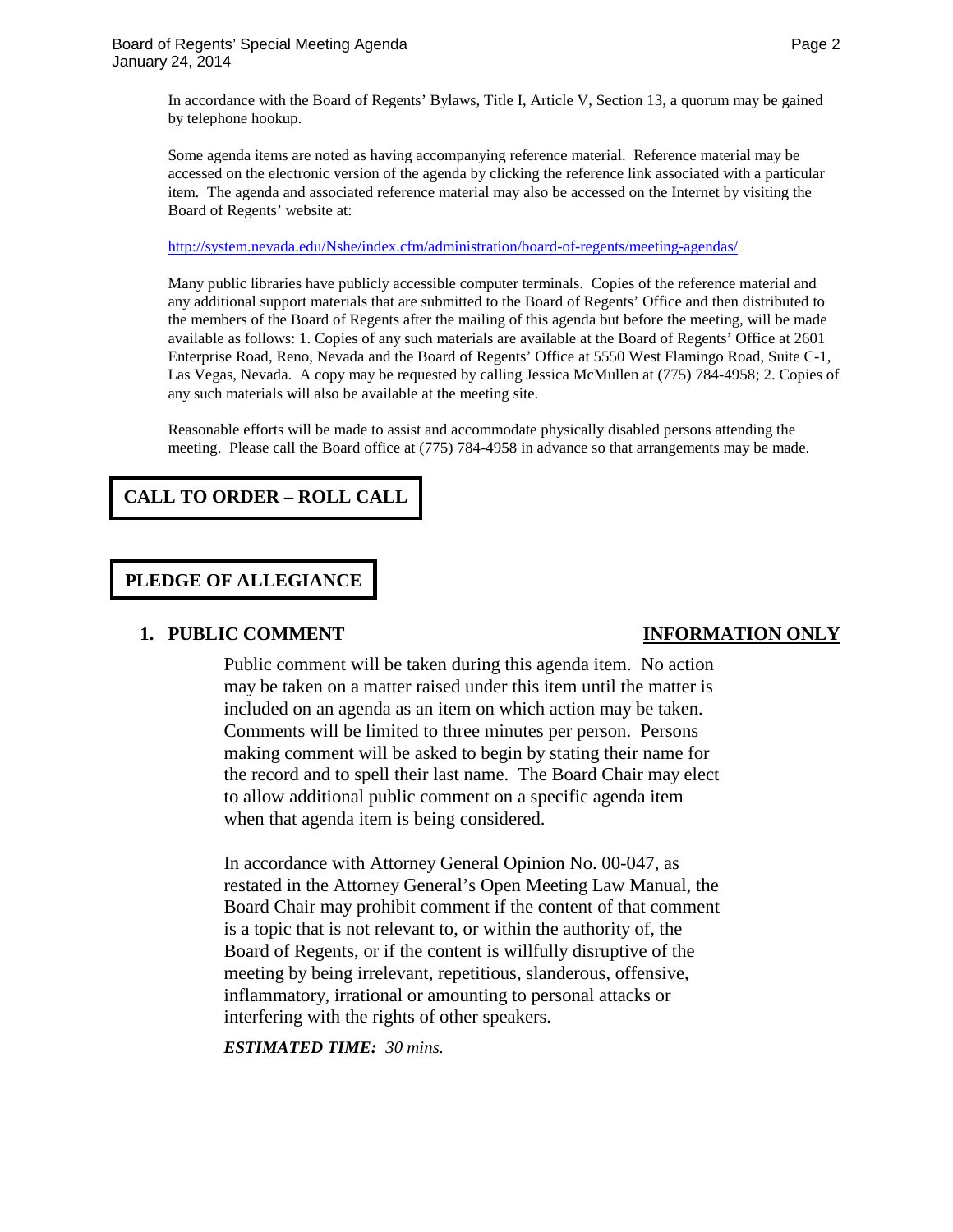### **2. CONSENT ITEMS FOR POSSIBLE ACTION**

Consent items will be considered together and acted on in one motion unless an item is removed to be considered separately by the Board.

### **2a. MINUTES FOR POSSIBLE ACTION**

Request is made for approval of the minutes from the October 18, 2013, Board of Regents' Special Meeting. *[\(Ref. BOR-2a\)](http://system.nevada.edu/tasks/sites/Nshe/assets/File/BoardOfRegents/Agendas/2014/jan-mtgs/bor-refs/BOR-2a.pdf)*

# **2b. NAMING OF UNR GRADUATE FOR POSSIBLE ACTION AND FAMILY STUDENT HOUSING**

UNR President Marc A. Johnson requests approval to name the new Graduate and Family Student Housing project "Ponderosa Village." *[\(Ref. BOR-2b\)](http://system.nevada.edu/tasks/sites/Nshe/assets/File/BoardOfRegents/Agendas/2014/jan-mtgs/bor-refs/BOR-2b.pdf)*

## **2c.** *PROCEDURES AND GUIDELINES* **FOR POSSIBLE ACTION MANUAL REVISION, TEACHING ENGLISH AS A SECOND LANGUAGE ENDORSEMENT PROGRAM (TESL), GBC**

GBC requests approval to offer its existing Teaching English as a Second Language *(TESL)* post-baccalaureate endorsement program at a reduced fee *(Procedures and Guidelines Manual, Chapter 7, Section 8).* The TESL program is a high-need area for local school districts and the request is intended to allow GBC to be competitive with the non-NSHE institutions who offer similar endorsement programs and to better serve the needs of local school districts. Similar approval was granted by the Board for Nevada State College at its meeting in December 2013. *[\(Ref. BOR-2c\)](http://system.nevada.edu/tasks/sites/Nshe/assets/File/BoardOfRegents/Agendas/2014/jan-mtgs/bor-refs/BOR-2c.pdf)*

*FISCAL IMPACT: Great Basin College Teaching English as a Second Language Differential Fee anticipated annual revenue loss from reduced fee will be about \$3,000, but will preserve about \$13,320 in annual revenue.*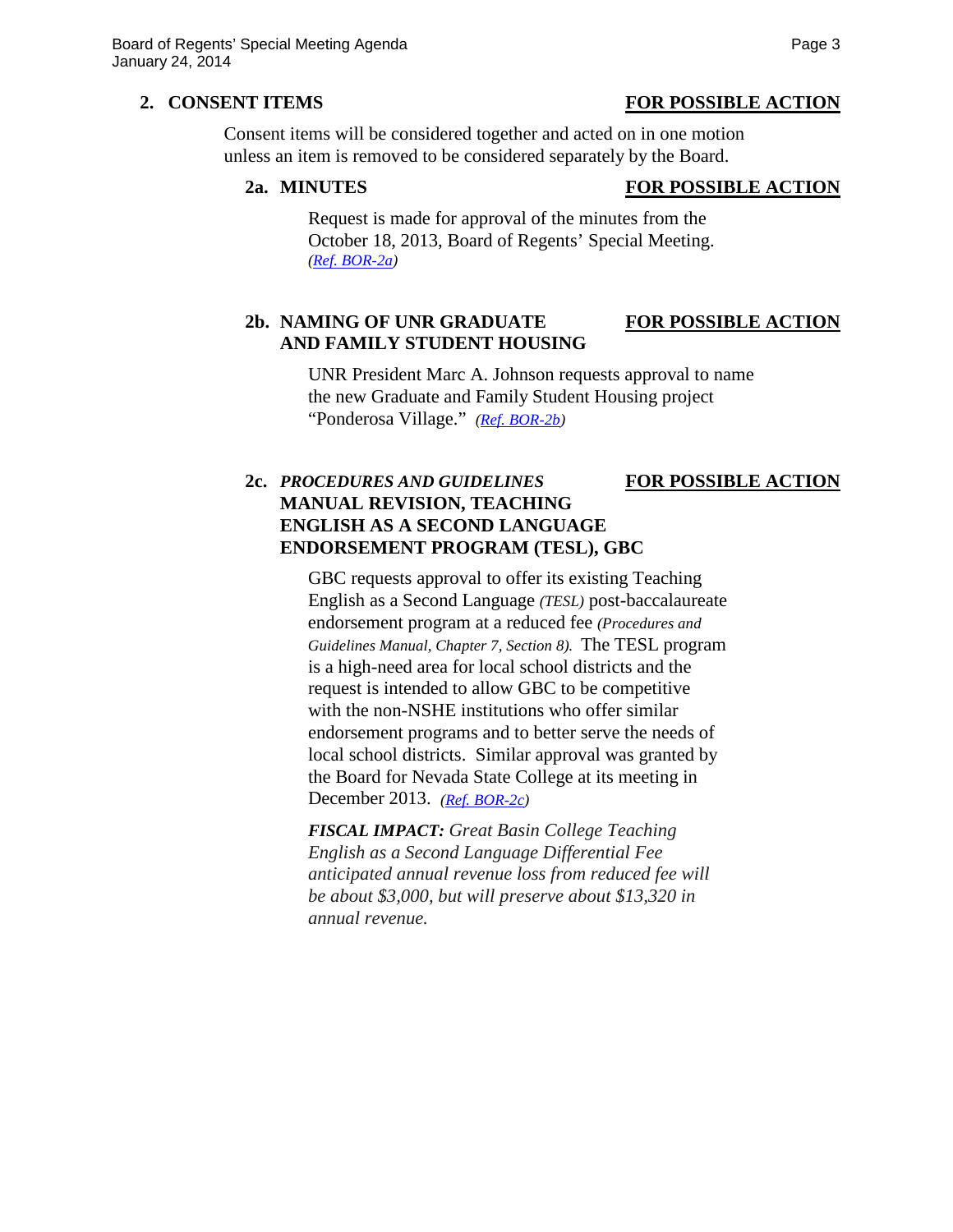### **2. CONSENT ITEMS –** *(Cont'd.)*

# **2d. ACCEPTANCE OF GIFT FROM FOR POSSIBLE ACTION THE ROGERS FAMILY FOUNDATION, UNLV**

- (1) UNLV President Neal J. Smatresk requests the Board of Regents' acceptance of a \$10 million donor gift from the Rogers Family Foundation for the benefit of the Black Mountain Institute. At the request of the donor the gift is being made directly to UNLV and not through the UNLV Foundation; and *[\(Ref. BOR-2d\(1\)\)](http://system.nevada.edu/tasks/sites/Nshe/assets/File/BoardOfRegents/Agendas/2014/jan-mtgs/bor-refs/BOR-2d1.pdf)*
- (2) UNLV President Neal J. Smatresk requests the Board of Regents' acceptance of a residential real property gift from the Rogers Family Foundation for the benefit of the Black Mountain Institute. President Smatresk further requests the Chancellor be delegated the authority to finalize acceptance of the gift, subject to successful completion of all due diligence analysis currently in process. This real property transfer is a small portion of the \$10 million gift from the Rogers Family Foundation. This real property transfer is also subject to Board approval. *[\(Ref. BOR-2d\(2\)\)](http://system.nevada.edu/tasks/sites/Nshe/assets/File/BoardOfRegents/Agendas/2014/jan-mtgs/bor-refs/BOR-2d2.pdf)*

*ESTIMATED TIME: 5 mins.*

### **3. APPOINTMENT, ACTING OR FOR POSSIBLE ACTION**

# **INTERIM PRESIDENT, UNLV**

Board policy provides that the Chancellor, in consultation with the Chairman of the Board, shall make a recommendation to the Board of Regents for an acting president for the University of Nevada, Las Vegas for the full Board's approval. Chancellor Daniel J. Klaich, after consultation with Chairman of the Board Kevin J. Page, will recommend approval of the appointment of an acting president, and may recommend the appointment of an interim president of the University of Nevada, Las Vegas. Pursuant to Board policy, *Handbook,* Title 2, Section 1.5.4, the Board will consider the appointment of an acting president and whether a national search shall be conducted or if an interim president shall be appointed to a specified term of one to three years. The Board may, by an affirmative vote of not less than two-thirds of the members of the Board, authorize a deviation from this process. The terms and conditions of any appointment will be considered at the meeting. *(Handbook, Title 2, Chapter 1, Section 1.5.4 and Procedures and Guidelines Manual Chapter 2, Section 1). [\(Ref. BOR-3\)](http://system.nevada.edu/tasks/sites/Nshe/assets/File/BoardOfRegents/Agendas/2014/jan-mtgs/bor-refs/BOR-3.pdf)*

*ESTIMATED TIME: 45 mins.*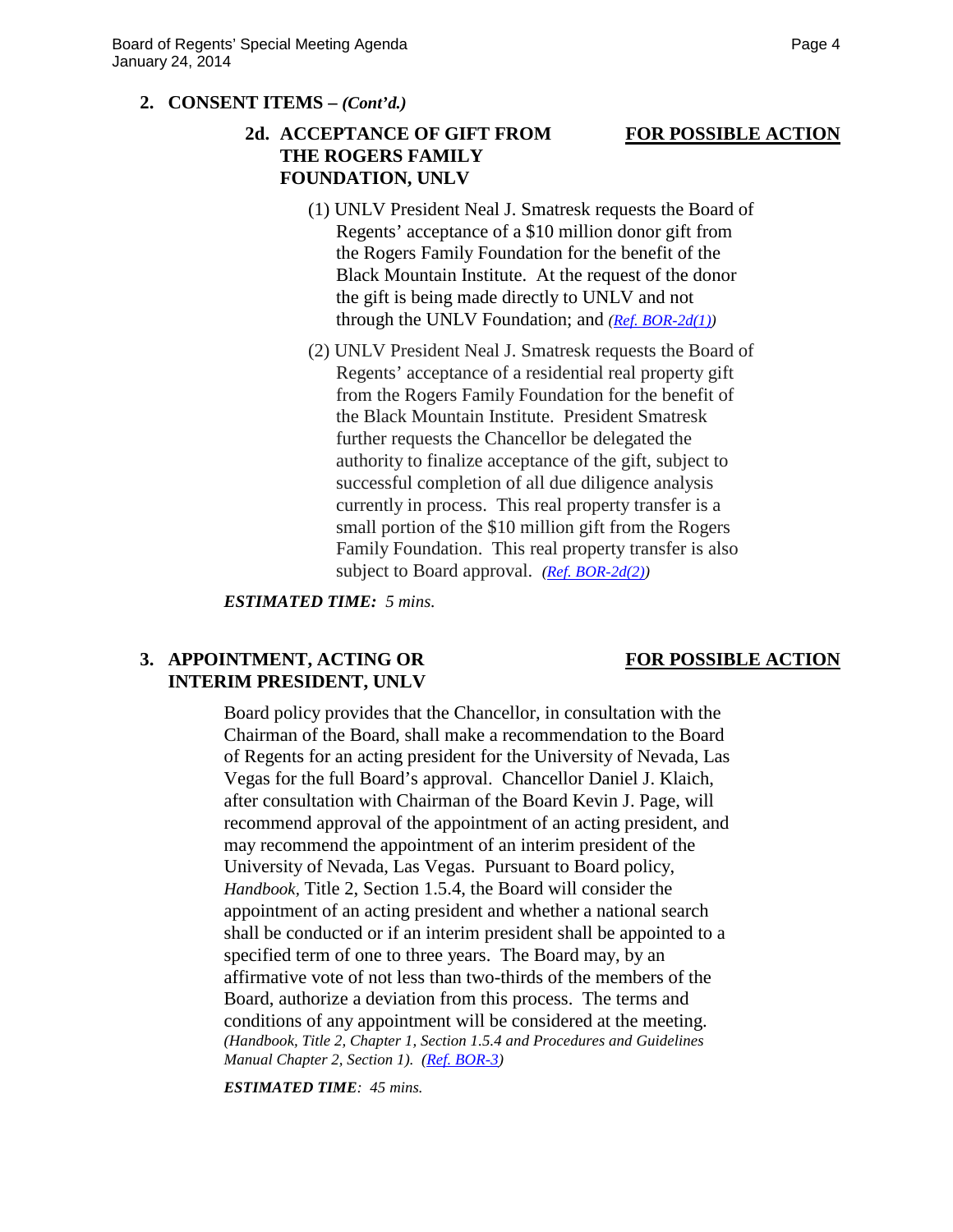### **4. EXPANSION OF MEDICAL EDUCATION INFORMATION ONLY**

At the December 5-6, 2013, meeting, the Board approved the November 6, 2013, Memorandum of Understanding (MOU) among the University of Nevada, Reno, University of Nevada, Las Vegas, University of Nevada School of Medicine and the Nevada System of Higher Education containing the vision statement for medical education in Nevada. The Chancellor will update the Board on the plan to implement the MOU and activities in furtherance of implementation. *[\(Ref. BOR-4\)](http://system.nevada.edu/tasks/sites/Nshe/assets/File/BoardOfRegents/Agendas/2014/jan-mtgs/bor-refs/BOR-4.pdf)*

*ESTIMATED TIME: 15 mins.*

# 5. **EMPLOYMENT CONTRACT, FOR POSSIBLE ACTION HEAD FOOTBALL COACH, UNLV**

### UNLV President Neal J. Smatresk requests approval of a three-year contract extension for Head Football Coach Bobby Hauck, effective January 25, 2014, through January 24, 2017. *[\(Ref. BOR-5\)](http://system.nevada.edu/tasks/sites/Nshe/assets/File/BoardOfRegents/Agendas/2014/jan-mtgs/bor-refs/BOR-5.pdf)*

*FISCAL IMPACT: Effective January 25, 2014, the base salary will increase from \$150,000 per year to \$250,000 per year, the media appearance fee will increase from \$150,000 per year to \$225,000 per year and the public appearance fee will increase from \$50,000 per year to \$225,000 per year. Coach Hauck's existing contract expires on December 21, 2014. If approved, the new contract will result in the annual salary for 2014 increasing from the \$500,000 (inclusive of deferred compensation) provided under the existing contract to \$850,000 (inclusive of deferred compensation) under the proposed new contract. A total three year payout of annual salary under the proposed new contract would be \$2,250,000.*

*ESTIMATED TIME: 25 mins.*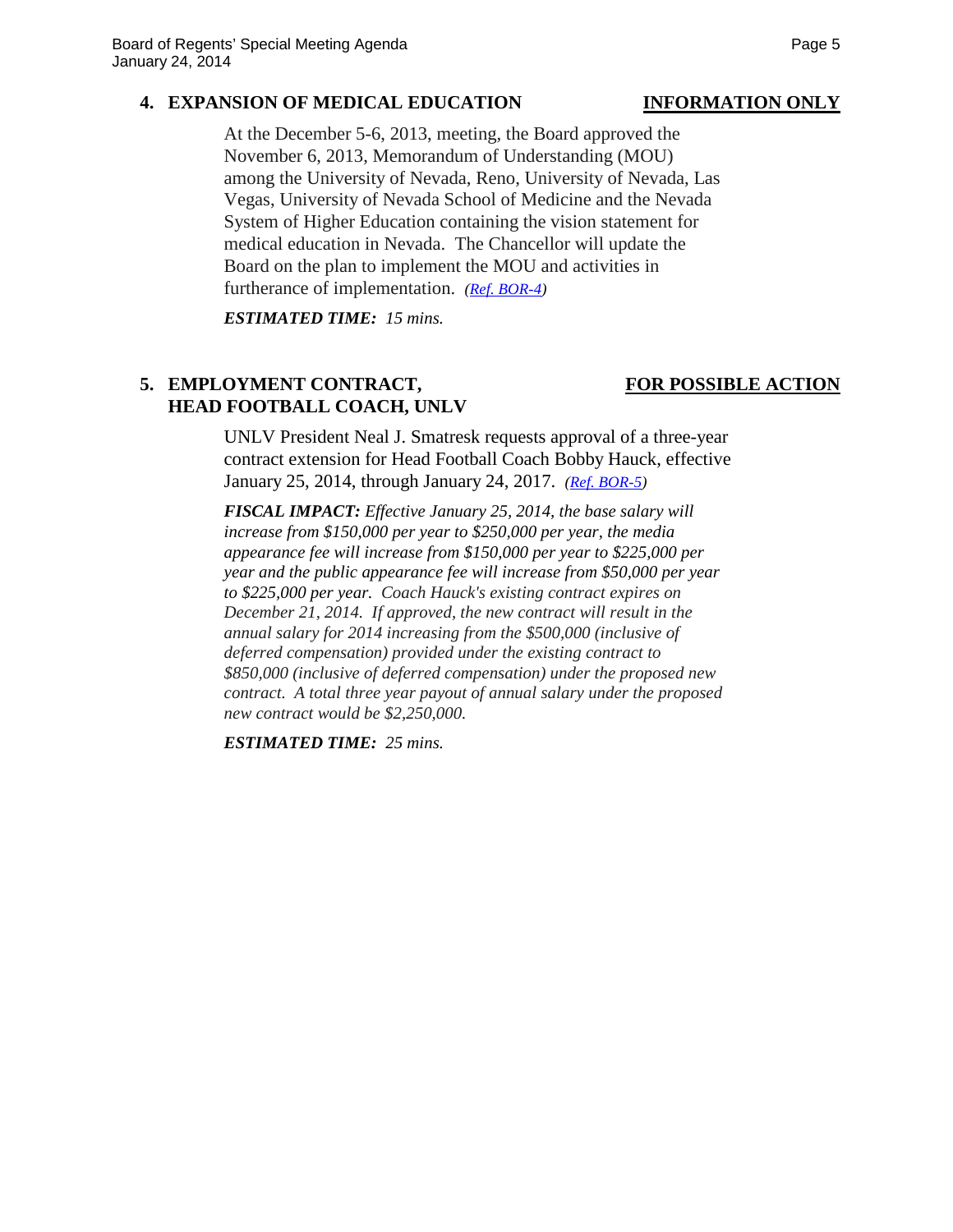# **6. IGT APPLIED TECHNOLOGY FOR POSSIBLE ACTION CENTER RENOVATION, TMCC**

TMCC President Maria C. Sheehan requests approval to proceed with development of a proposed renovation of the IGT Applied Technology Center using various financing sources that include local capital improvement fees up to \$2 million and grant funds from the US Department of Commerce Economic Development Administration (EDA).

Further, President Sheehan requests the Chancellor be authorized to execute the Agreement and Mortgage document (first priority lien) and the Covenant of Purpose, Use and Ownership that secures the EDA's interest in the IGT land and building as required by the grant award. Finally, approval is requested to delegate to the Chancellor the authority to modify the form of the Agreement and Mortgage document (first priority lien) and the Covenant of Purpose, Use and Ownership to meet EDA requirements. *[\(Refs. BOR-6a](http://system.nevada.edu/tasks/sites/Nshe/assets/File/BoardOfRegents/Agendas/2014/jan-mtgs/bor-refs/BOR-6a.pdf) and [BOR-6b\)](http://system.nevada.edu/tasks/sites/Nshe/assets/File/BoardOfRegents/Agendas/2014/jan-mtgs/bor-refs/BOR-6b.pdf)*

*FISCAL IMPACT: The current financing plan for the estimated \$5 million building is comprised of federal grants, local capital fees, Higher Education Capital Construction (HECC) and/or Special Higher Education Capital Construction (SHECC) and community support as outlined below:*

- *\$2,249,000 grant funding from the US Department of Commerce Economic Development Administration (EDA).*
- *Up to \$2,000,000 from the college's local capital improvement fees.*
- *\$400,000 for needed equipment from a U.S. Department of Labor Trade Adjustment Assistance Community College and Career Training grant.*
- *\$200,000 from the HECC/SHECC funds.*
- *In-kind gifts (value ranging from \$1,000 to \$10,000).*

*ESTIMATED TIME: 10 mins.*

# **7.** *HANDBOOK* **REVISION, PROFESSIONAL FOR POSSIBLE ACTION DEGREE PROGRAMS, NSHE**

At the December 5-6, 2013, Board of Regents meeting, the Board removed the provision from *Handbook* Title 4, Chapter 14, Section 7(6), regarding the limitation of a single School of Medicine within the Nevada System of Higher Education until 2025.

The Board will consider for approval a further revision to *Handbook*, Title 4, Chapter 14, Section 7(6), eliminating the professional program limitation regarding a single School of Law and School of Dentistry until 2025. *[\(Ref. BOR-7\)](http://system.nevada.edu/tasks/sites/Nshe/assets/File/BoardOfRegents/Agendas/2014/jan-mtgs/bor-refs/BOR-7.pdf)*

*ESTIMATED TIME: 15 mins.*